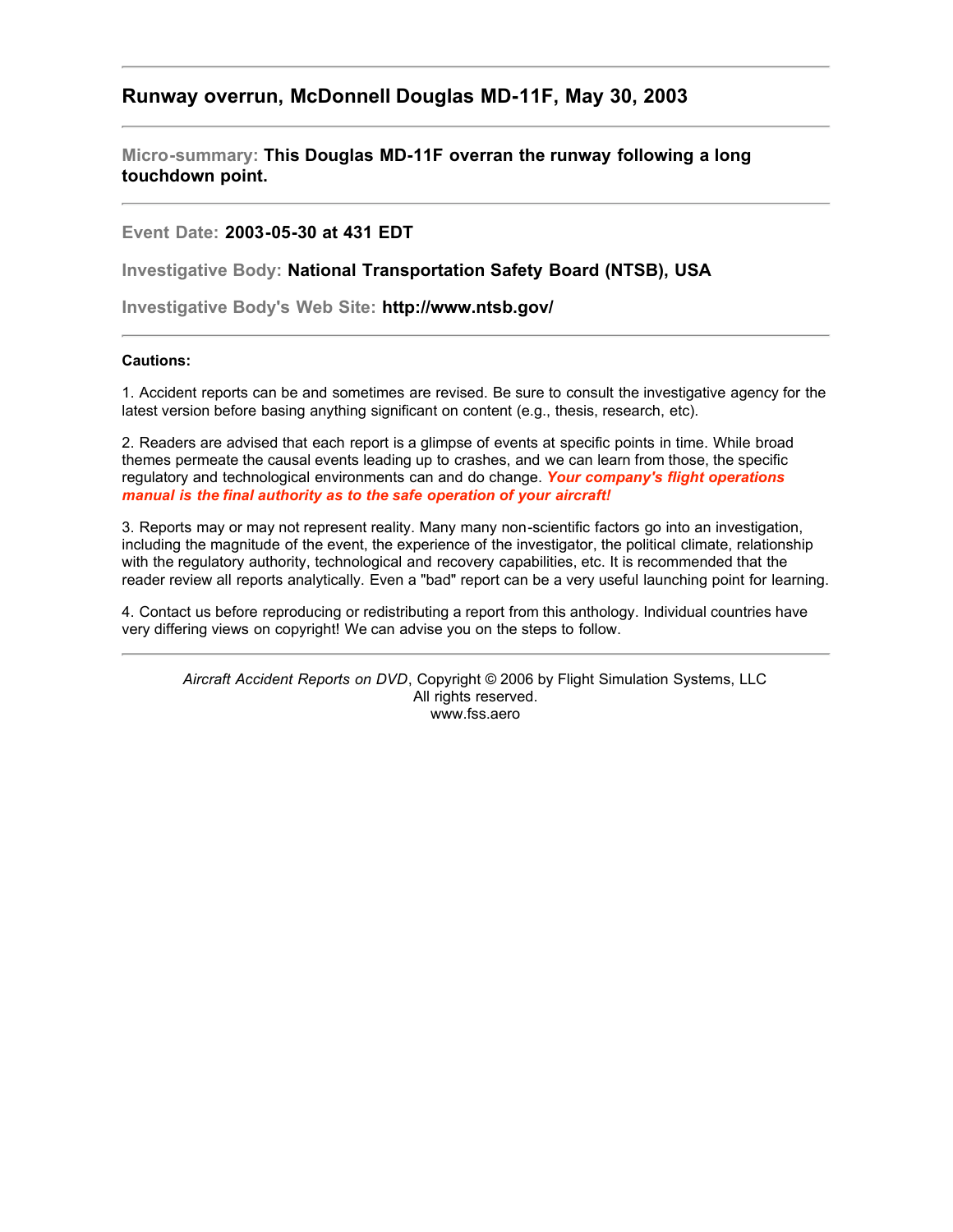| <b>NANSA</b><br>National Transportation Safety Board                                                                                                                                                                                                                                    | NTSB ID: NYC03IA117<br>Aircraft Registration Number: N703GC                                                                                                                                                                                                                                                                                                                                                                                                                                                                                                                                                                                                                                                                                                                                                                                                                                                                                                                                                                                                                                                                                                                                                                                                                                                                                                                                                                                                                                                                                                                                                                                                                                                                                                                                                                                                                                                                                                                                                                                                                                                                                                                                                                                                                                                                                                                                                                                                                                                                                                                                                                                                                                                                                                                                                                                                                                                                                                                                                                                                                                                                                                                                         |                                                            |              |                                  |            |  |                  |  |
|-----------------------------------------------------------------------------------------------------------------------------------------------------------------------------------------------------------------------------------------------------------------------------------------|-----------------------------------------------------------------------------------------------------------------------------------------------------------------------------------------------------------------------------------------------------------------------------------------------------------------------------------------------------------------------------------------------------------------------------------------------------------------------------------------------------------------------------------------------------------------------------------------------------------------------------------------------------------------------------------------------------------------------------------------------------------------------------------------------------------------------------------------------------------------------------------------------------------------------------------------------------------------------------------------------------------------------------------------------------------------------------------------------------------------------------------------------------------------------------------------------------------------------------------------------------------------------------------------------------------------------------------------------------------------------------------------------------------------------------------------------------------------------------------------------------------------------------------------------------------------------------------------------------------------------------------------------------------------------------------------------------------------------------------------------------------------------------------------------------------------------------------------------------------------------------------------------------------------------------------------------------------------------------------------------------------------------------------------------------------------------------------------------------------------------------------------------------------------------------------------------------------------------------------------------------------------------------------------------------------------------------------------------------------------------------------------------------------------------------------------------------------------------------------------------------------------------------------------------------------------------------------------------------------------------------------------------------------------------------------------------------------------------------------------------------------------------------------------------------------------------------------------------------------------------------------------------------------------------------------------------------------------------------------------------------------------------------------------------------------------------------------------------------------------------------------------------------------------------------------------------------|------------------------------------------------------------|--------------|----------------------------------|------------|--|------------------|--|
| <b>FACTUAL REPORT</b>                                                                                                                                                                                                                                                                   |                                                                                                                                                                                                                                                                                                                                                                                                                                                                                                                                                                                                                                                                                                                                                                                                                                                                                                                                                                                                                                                                                                                                                                                                                                                                                                                                                                                                                                                                                                                                                                                                                                                                                                                                                                                                                                                                                                                                                                                                                                                                                                                                                                                                                                                                                                                                                                                                                                                                                                                                                                                                                                                                                                                                                                                                                                                                                                                                                                                                                                                                                                                                                                                                     | Most Critical Injury: None<br>Occurrence Date: 05/30/2003  |              |                                  |            |  |                  |  |
| <b>ÁVJATIQÑ</b>                                                                                                                                                                                                                                                                         |                                                                                                                                                                                                                                                                                                                                                                                                                                                                                                                                                                                                                                                                                                                                                                                                                                                                                                                                                                                                                                                                                                                                                                                                                                                                                                                                                                                                                                                                                                                                                                                                                                                                                                                                                                                                                                                                                                                                                                                                                                                                                                                                                                                                                                                                                                                                                                                                                                                                                                                                                                                                                                                                                                                                                                                                                                                                                                                                                                                                                                                                                                                                                                                                     | Occurrence Type: Incident<br>Investigated By: NTSB         |              |                                  |            |  |                  |  |
| Location/Time                                                                                                                                                                                                                                                                           |                                                                                                                                                                                                                                                                                                                                                                                                                                                                                                                                                                                                                                                                                                                                                                                                                                                                                                                                                                                                                                                                                                                                                                                                                                                                                                                                                                                                                                                                                                                                                                                                                                                                                                                                                                                                                                                                                                                                                                                                                                                                                                                                                                                                                                                                                                                                                                                                                                                                                                                                                                                                                                                                                                                                                                                                                                                                                                                                                                                                                                                                                                                                                                                                     |                                                            |              |                                  |            |  |                  |  |
| <b>Nearest City/Place</b>                                                                                                                                                                                                                                                               | State                                                                                                                                                                                                                                                                                                                                                                                                                                                                                                                                                                                                                                                                                                                                                                                                                                                                                                                                                                                                                                                                                                                                                                                                                                                                                                                                                                                                                                                                                                                                                                                                                                                                                                                                                                                                                                                                                                                                                                                                                                                                                                                                                                                                                                                                                                                                                                                                                                                                                                                                                                                                                                                                                                                                                                                                                                                                                                                                                                                                                                                                                                                                                                                               |                                                            | Zip Code     | <b>Local Time</b>                | Time Zone  |  |                  |  |
| Jamaica                                                                                                                                                                                                                                                                                 | <b>NY</b>                                                                                                                                                                                                                                                                                                                                                                                                                                                                                                                                                                                                                                                                                                                                                                                                                                                                                                                                                                                                                                                                                                                                                                                                                                                                                                                                                                                                                                                                                                                                                                                                                                                                                                                                                                                                                                                                                                                                                                                                                                                                                                                                                                                                                                                                                                                                                                                                                                                                                                                                                                                                                                                                                                                                                                                                                                                                                                                                                                                                                                                                                                                                                                                           |                                                            | 11401        | 0431                             | <b>EDT</b> |  |                  |  |
| Airport Proximity: On Airport                                                                                                                                                                                                                                                           |                                                                                                                                                                                                                                                                                                                                                                                                                                                                                                                                                                                                                                                                                                                                                                                                                                                                                                                                                                                                                                                                                                                                                                                                                                                                                                                                                                                                                                                                                                                                                                                                                                                                                                                                                                                                                                                                                                                                                                                                                                                                                                                                                                                                                                                                                                                                                                                                                                                                                                                                                                                                                                                                                                                                                                                                                                                                                                                                                                                                                                                                                                                                                                                                     | Distance From Landing Facility:<br>Direction From Airport: |              |                                  |            |  |                  |  |
| <b>Aircraft Information Summary</b>                                                                                                                                                                                                                                                     |                                                                                                                                                                                                                                                                                                                                                                                                                                                                                                                                                                                                                                                                                                                                                                                                                                                                                                                                                                                                                                                                                                                                                                                                                                                                                                                                                                                                                                                                                                                                                                                                                                                                                                                                                                                                                                                                                                                                                                                                                                                                                                                                                                                                                                                                                                                                                                                                                                                                                                                                                                                                                                                                                                                                                                                                                                                                                                                                                                                                                                                                                                                                                                                                     |                                                            |              |                                  |            |  |                  |  |
| Aircraft Manufacturer                                                                                                                                                                                                                                                                   |                                                                                                                                                                                                                                                                                                                                                                                                                                                                                                                                                                                                                                                                                                                                                                                                                                                                                                                                                                                                                                                                                                                                                                                                                                                                                                                                                                                                                                                                                                                                                                                                                                                                                                                                                                                                                                                                                                                                                                                                                                                                                                                                                                                                                                                                                                                                                                                                                                                                                                                                                                                                                                                                                                                                                                                                                                                                                                                                                                                                                                                                                                                                                                                                     |                                                            | Model/Series |                                  |            |  | Type of Aircraft |  |
| <b>McDonnell Douglas</b>                                                                                                                                                                                                                                                                |                                                                                                                                                                                                                                                                                                                                                                                                                                                                                                                                                                                                                                                                                                                                                                                                                                                                                                                                                                                                                                                                                                                                                                                                                                                                                                                                                                                                                                                                                                                                                                                                                                                                                                                                                                                                                                                                                                                                                                                                                                                                                                                                                                                                                                                                                                                                                                                                                                                                                                                                                                                                                                                                                                                                                                                                                                                                                                                                                                                                                                                                                                                                                                                                     |                                                            | $MD-11F$     |                                  |            |  | Airplane         |  |
| Sightseeing Flight: No                                                                                                                                                                                                                                                                  |                                                                                                                                                                                                                                                                                                                                                                                                                                                                                                                                                                                                                                                                                                                                                                                                                                                                                                                                                                                                                                                                                                                                                                                                                                                                                                                                                                                                                                                                                                                                                                                                                                                                                                                                                                                                                                                                                                                                                                                                                                                                                                                                                                                                                                                                                                                                                                                                                                                                                                                                                                                                                                                                                                                                                                                                                                                                                                                                                                                                                                                                                                                                                                                                     |                                                            |              | Air Medical Transport Flight: No |            |  |                  |  |
| Narrative                                                                                                                                                                                                                                                                               |                                                                                                                                                                                                                                                                                                                                                                                                                                                                                                                                                                                                                                                                                                                                                                                                                                                                                                                                                                                                                                                                                                                                                                                                                                                                                                                                                                                                                                                                                                                                                                                                                                                                                                                                                                                                                                                                                                                                                                                                                                                                                                                                                                                                                                                                                                                                                                                                                                                                                                                                                                                                                                                                                                                                                                                                                                                                                                                                                                                                                                                                                                                                                                                                     |                                                            |              |                                  |            |  |                  |  |
| Brief narrative statement of facts, conditions and circumstances pertinent to the accident/incident:<br>HISTORY OF FLIGHT                                                                                                                                                               |                                                                                                                                                                                                                                                                                                                                                                                                                                                                                                                                                                                                                                                                                                                                                                                                                                                                                                                                                                                                                                                                                                                                                                                                                                                                                                                                                                                                                                                                                                                                                                                                                                                                                                                                                                                                                                                                                                                                                                                                                                                                                                                                                                                                                                                                                                                                                                                                                                                                                                                                                                                                                                                                                                                                                                                                                                                                                                                                                                                                                                                                                                                                                                                                     |                                                            |              |                                  |            |  |                  |  |
| On May 30, 2003, at 0431 eastern daylight time, a McDonnell Douglas MD-11F, N703GC, operated by<br>incident.<br>information service (ATIS).<br>the<br>had<br>163 knots.<br>slope.<br>(EMAS), located about 123 feet beyond the end of the runway. The captain stated he remained on the | Gemini Air Cargo, as flight 17, sustained minor damage during a landing overrun at John F. Kennedy<br>International Airport (JFK), Jamaica, New York. The two certificated airline transport pilots and<br>one other crewmember were not injured.<br>Visual meteorological conditions prevailed, and an<br>instrument flight rules flight plan was filed for the scheduled international cargo flight that<br>departed Brussels Airport (BRU), Brussels, Belgium. The flight was conducted under 14 CFR Part 121.<br>During interviews, the captain and first officer both described the flight as normal and without<br>As the airplane approached the airport, they received the current automated terminal<br>The ATIS weather included a visibility greater than 6 miles, winds<br>from 240 degrees at 4 knots, ceilings of 15,000 and 25,000 feet broken, an altimeter setting of<br>29.56 in/hg, and a temperature and dew point of 15 and 14 degrees Celsius, respectively. The ATIS<br>also indicated that runway 31R/13L was closed, and that inbound flights should expect vectors for<br>instrument landing system (ILS) approach to runway 4R. The first officer reported that they<br>originally planned to land on runway 31R, (a 10,000-foot-long, 150-foot-wide, asphalt runway);<br>however, at the airplane's gross weight of about 470,000 pounds, they could also land on runway 4R<br>(a 8,400-foot-long, 200-foot-wide, asphalt runway.) While they usually did not land on runway 4R,<br>both pilots reported that they had landed on runway 4R during prior flights.<br>The captain was the flying pilot. He received vectors to the final approach course for the ILS to<br>runway 4R and planned to land visually. The airplane's approach speed was an indicated airspeed of<br>He utilized the autopilot to 500 feet, before clicking it off, and stayed on the glide<br>The airplane was configured for a normal approach, which included autobrakes set to minimum<br>and 35 degrees of flaps. The captain reported that the airplane touched down between 1,500 and<br>1,800 feet beyond the approach end of the runway, at an airspeed of about 158 knots.<br>The captain applied reverse thrust and everything seemed normal until he observed the alternating<br>red and white runway lights, which seemed to be coming up fast. The captain stated that with about<br>3,000 feet of runway remaining, at a speed of 110 knots, he began to apply manual braking.<br>first officer stated he could feel the brakes grab, and the airplane's nose pitched down. With<br>1,000 feet of runway remaining, the airplane's speed was about 80 knots. The first officer<br>reported that he intentionally did not make the "80-knot callout" because he did not want the<br>captain to secure the thrust reversers. The captain reported that the airplane did not seem to be<br>responding normally to manual braking. He added that the airplane's speed was "between 60 and 80<br>knots, maybe even 40 knots," when the airplane departed the end of the runway.<br>The airplane departed the end of the runway and entered an Engineered Materials Arresting System |                                                            |              |                                  |            |  | The              |  |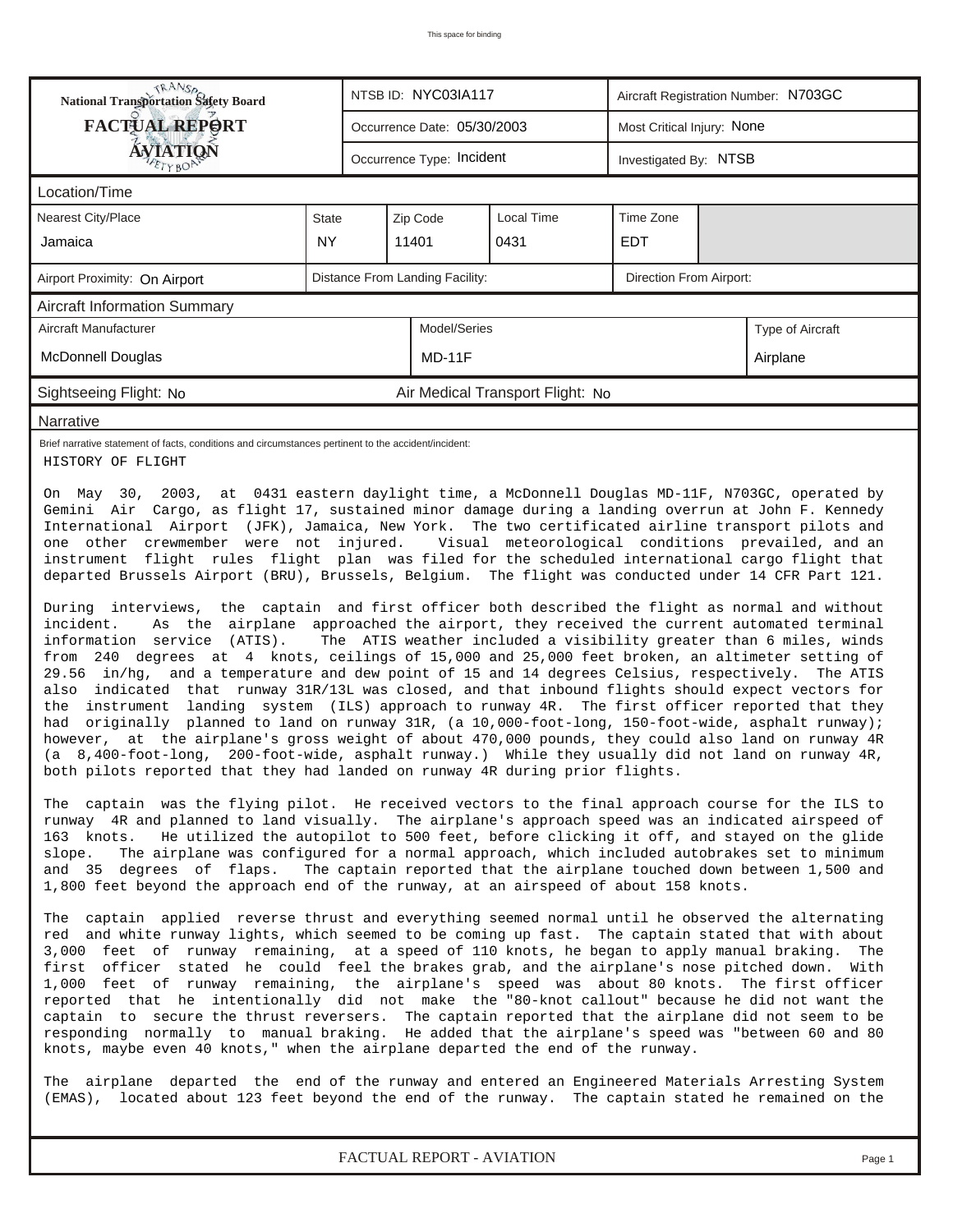

*FACTUAL REPORT - AVIATION Page 1a*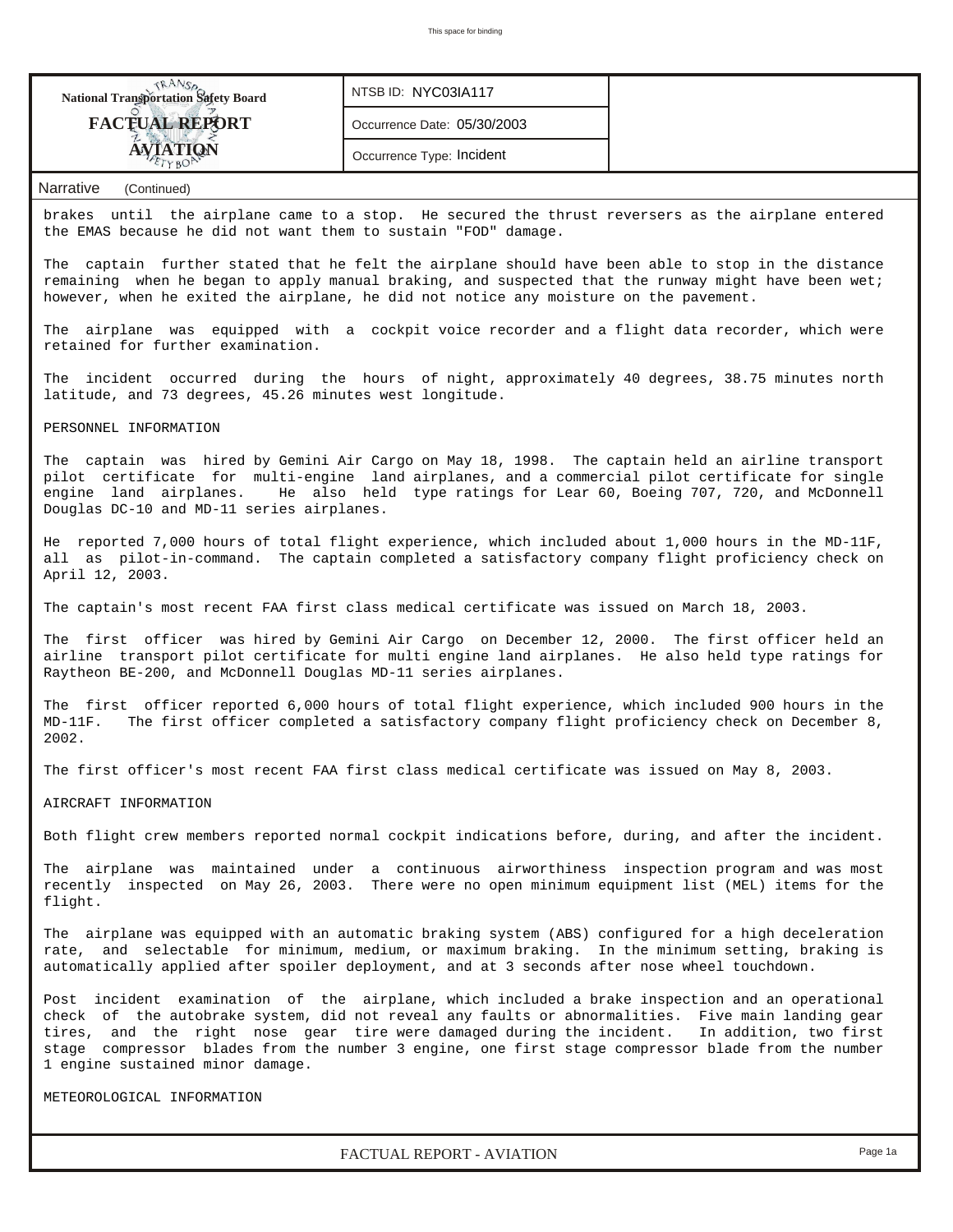

Jersey. The airport was positioned at 40 degrees, 38 minutes, 28.5 seconds, north latitude; 73 degrees, 46 minutes, 41.9 seconds, west longitude, at an elevation of 12.7 feet above sea level.

Runway 4R-22L, was 8,400 feet long, 200 feet wide, and constructed of grooved asphalt and concrete. It was equipped at both ends with an instrument landing system (ILS), and an approach lighting system, with sequenced flashers, and touchdown zone lighting.

All runway and approach lighting systems on runway 4R-22L were operational at the time of the incident.

The overrun area of runway 4R contained an EMAS, that was 392 feet long, and 200 feet wide. The EMAS consisted of cellular cement material, which was intended to safely decelerate and stop aircraft that overrun the runway. The EMAS bed contained a paved "set back" area of 113 feet.

#### FLIGHT RECORDERS

Examination of the flight data recorder revealed that the airplane's ground speed at main gear touchdown was about 164 knots. The spoilers deployed and the nose gear touched down about 6 seconds later, at a ground speed of 154 knots, after the airplane had rolled a calculated distance of approximately 1,612 feet. After the nose gear touched down, the number 1, 2, and 3 engine thrust reversers deployed. The airplane's calculated ground roll from main gear touchdown to where it came to rest, was about 5,950 feet.

The 30 minute cockpit voice recorder only contained post incident conversations. The first officer was unaware of any company policies which required pulling the cockpit voice recorder circuit breaker after an abnormal incident.

#### WRECKAGE INFORMATION

The airplane's nose gear came to a stop approximately 238 feet beyond the end of the runway, after it traveled approximately 115 feet into the EMAS.

Three sets of parallel of tire marks were observed, and could be followed from the airplane's left, fuselage, and right main landing gear assemblies, to a point about 1,400 feet prior to the end of the runway. The tire marks veered to the right of the runway centerline, about 200 feet before the end of the runway. After 1,400 feet, the tire marks blended into other tire marks present on the runway.

### TESTS AND RESEARCH

Runway friction tests were conducted at 40 and 60 mph in both directions (4R-22L), on May 31, 2003, using continuous friction measuring equipment. The average friction values were within acceptable FAA guidelines.

ADDITIONAL INFORMATION

*FACTUAL REPORT - AVIATION Page 1b*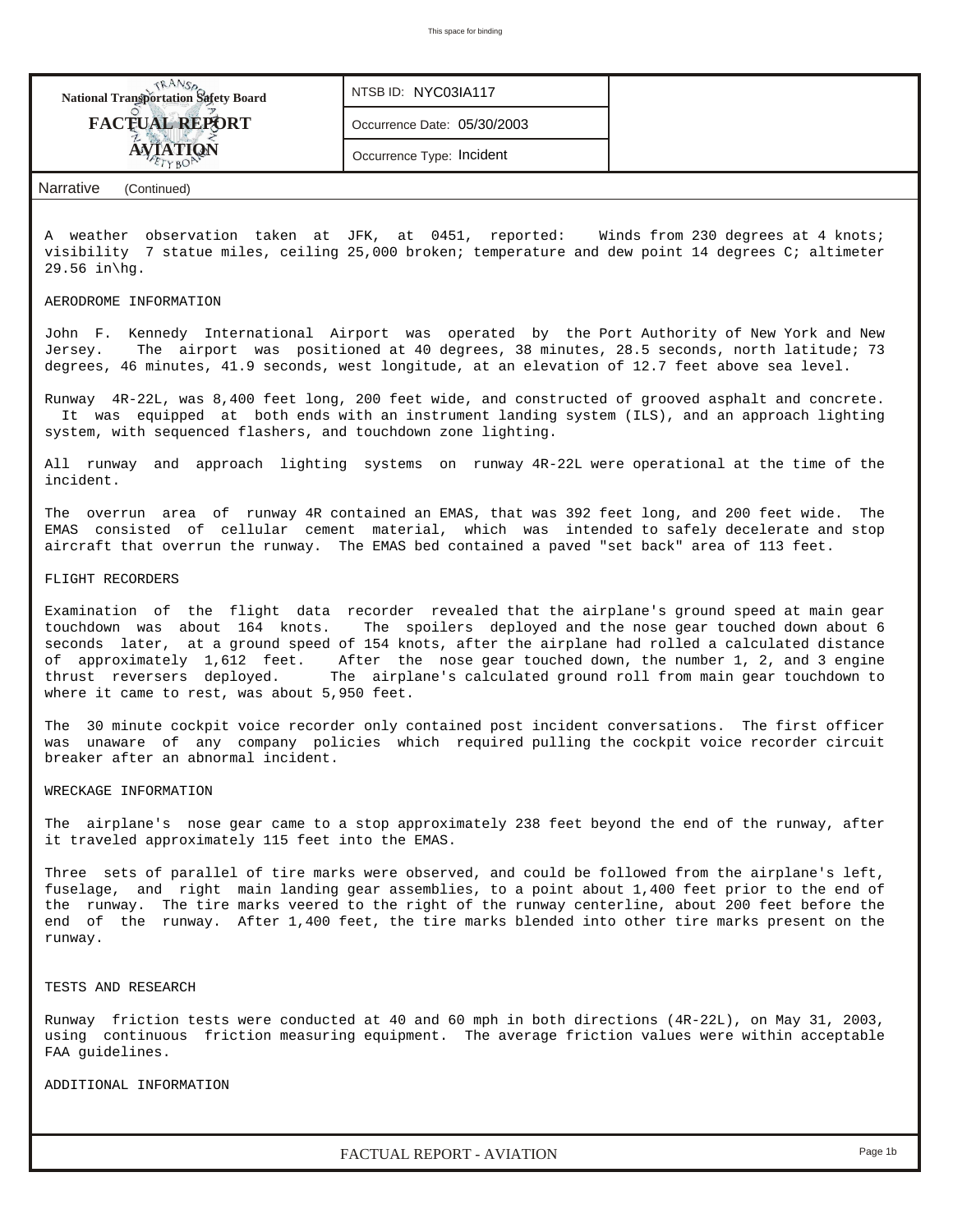| <b>National Transportation Safety Board</b> | NTSB ID: NYC03IA117         |  |
|---------------------------------------------|-----------------------------|--|
| <b>FACTUAL REPORT</b>                       | Occurrence Date: 05/30/2003 |  |
| <b>AVIATION</b>                             | Occurrence Type: Incident   |  |
| Narrative<br>(Continued)                    |                             |  |

Airplane Performance

A recorded radar and performance study was completed for the incident flight by a Safety Board Specialist using data from the airplane's FDR, JFK airport surveillance radar, ATIS weather information, and on scene measurements.

According to the specialist's report, the airplane crossed the runway threshold at an altitude of about 60 to 120 feet above the ground. The main landing gear touched down approximately 2,800 to 3,000 feet from the beginning of runway 4R, and the nose gear touched down at about 4,300 feet. The automatic braking system initiated approximately three seconds after nose wheel touchdown. The pilot initiated manual braking with about 1,400 feet of runway remaining. The airplane departed the end of the runway traveling at a ground speed of about 30 knots, before stopping in the EMAS. The airplane's center of gravity came to rest about 160 feet from the end of runway 4R.

The required stopping distance for an airplane configured with high deceleration rate, minimum braking setting, weighing 471,600 pounds, and 35 degrees of flaps was about 6,600 feet.

Gemini Runway Selection Criteria

According to the operator's performance data for the airplane, the maximum landing weight allowed to utilized runway 4R with zero wind, in a 35 degree flap, auto-spoiler configuration was 491,500 pounds for a "dry" runway, and 417,500 pounds for a "wet" runway. With a 5 knot tailwind, the maximum landing weights for a "dry" and 'wet" runway were 452,800, and 378,600 pounds, respectively.

The maximum landing weight allowed to utilized runway 4R with zero wind, in a 50 degree flap, auto-spoiler configuration was 491,500 pounds for a "dry" runway, and 463,100 pounds for a "wet" runway. With a 5 knot tailwind, the maximum landing weights for a "dry" and 'wet" runway were 491,500, and 420,700 pounds, respectively.

The airplane's maximum structural landing weight was 491,500 pounds.

Captain's Previous Landing on Runway 4R

The captain reported that the incident landing was his second landing attempt on Runway 4R, in less than 10 days. According to company records, the captain landed on runway 4R, on May 21, 2003; however the airplane's weight during the landing was about 14,000 pounds lighter than on the incident flight.

Sun Position

According to United States Naval Observatory astronomical data obtained for the Jamaica, New York, area for the date of the incident, civil twilight was to begin at 0455, and sunrise was to occur at 0527.

Wreckage Release

The airplane was released on June 2, 2003, to a representative of the operator.

*FACTUAL REPORT - AVIATION Page 1c*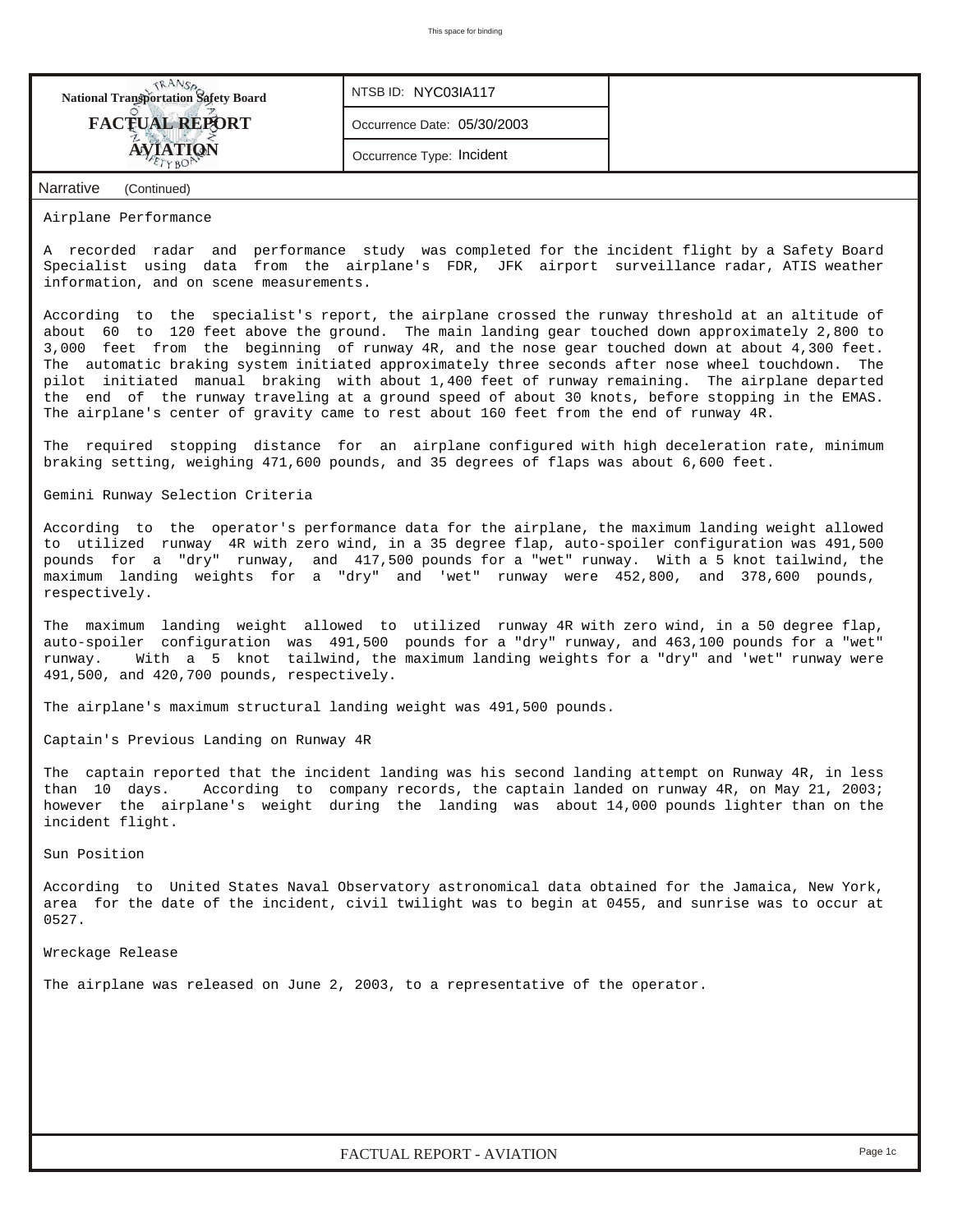| National Transportation Safety Board | NTSB ID: NYC03IA117         |  |
|--------------------------------------|-----------------------------|--|
| FACTUAL REPORT                       | Occurrence Date: 05/30/2003 |  |
| <b>AVIATION</b>                      | Occurrence Type: Incident   |  |
| <b>Narrative</b><br>(Continued)      |                             |  |
|                                      |                             |  |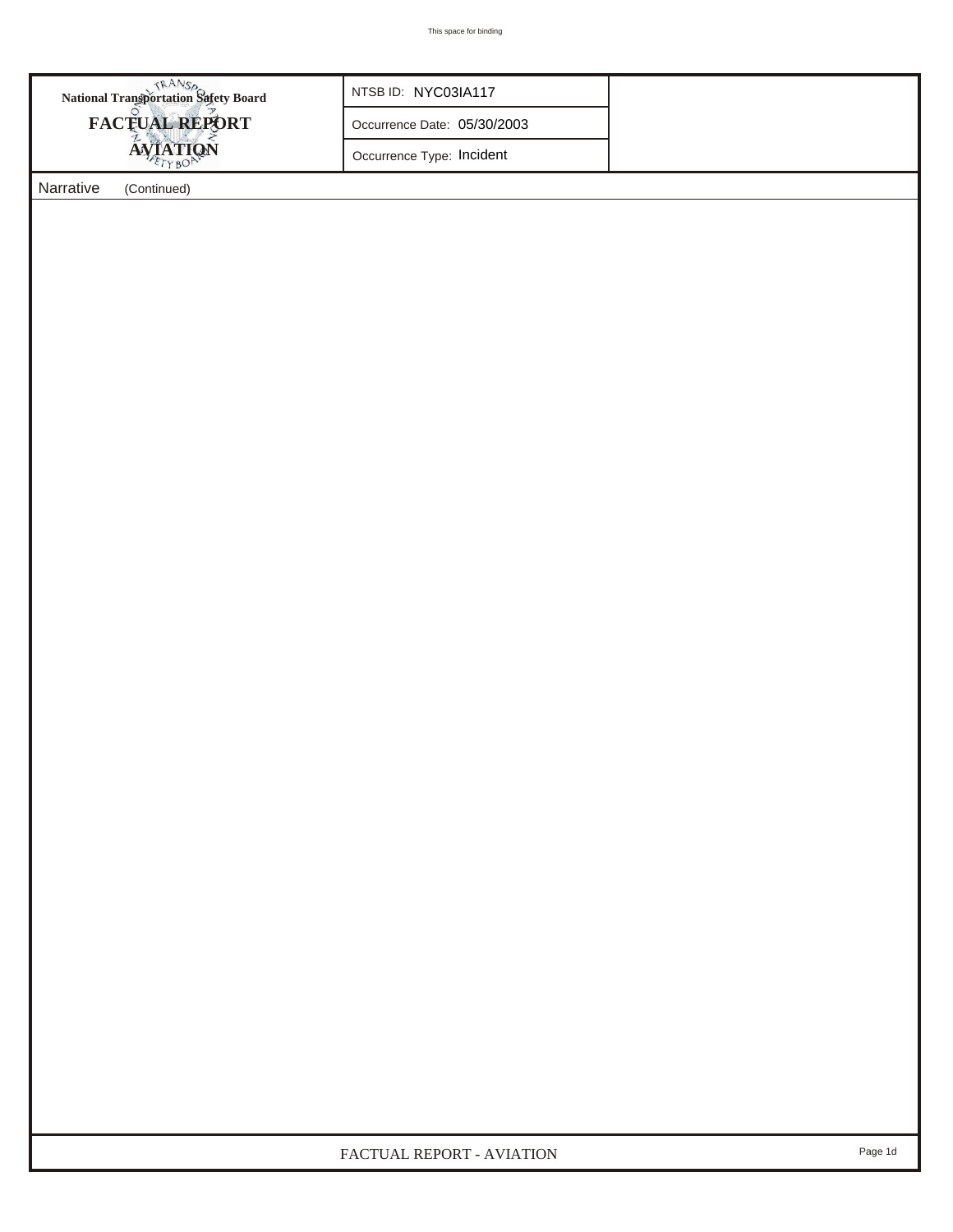| <b>National Transportation Safety Board</b>                                                                   |                               | NTSB ID: NYC03IA117                                                     |                          |                                                 |  |                   |                                         |           |                      |                     |                           |
|---------------------------------------------------------------------------------------------------------------|-------------------------------|-------------------------------------------------------------------------|--------------------------|-------------------------------------------------|--|-------------------|-----------------------------------------|-----------|----------------------|---------------------|---------------------------|
| <b>FACTUAL REPORT</b>                                                                                         |                               |                                                                         |                          | Occurrence Date: 05/30/2003                     |  |                   |                                         |           |                      |                     |                           |
| <b>AVIATION</b>                                                                                               |                               |                                                                         |                          | Occurrence Type: Incident                       |  |                   |                                         |           |                      |                     |                           |
| Landing Facility/Approach Information                                                                         |                               |                                                                         |                          |                                                 |  |                   |                                         |           |                      |                     |                           |
| <b>Airport Name</b>                                                                                           |                               | Airport ID:<br>Runway Used<br>Runway Length<br><b>Airport Elevation</b> |                          |                                                 |  |                   |                                         |           |                      |                     | Runway Width              |
| John F. Kennedy International                                                                                 |                               | <b>JFK</b>                                                              |                          | 13 Ft. MSL                                      |  | 4R                |                                         | 8400      |                      | 200                 |                           |
| Runway Surface Type: Asphalt                                                                                  |                               |                                                                         |                          |                                                 |  |                   |                                         |           |                      |                     |                           |
| Runway Surface Condition: Dry                                                                                 |                               |                                                                         |                          |                                                 |  |                   |                                         |           |                      |                     |                           |
| Type Instrument Approach: ILS-complete                                                                        |                               |                                                                         |                          |                                                 |  |                   |                                         |           |                      |                     |                           |
| VFR Approach/Landing: None                                                                                    |                               |                                                                         |                          |                                                 |  |                   |                                         |           |                      |                     |                           |
| Aircraft Information                                                                                          |                               |                                                                         |                          |                                                 |  |                   |                                         |           |                      |                     |                           |
| Aircraft Manufacturer<br><b>McDonnell Douglas</b>                                                             |                               |                                                                         | Model/Series<br>$MD-11F$ |                                                 |  |                   |                                         |           | 48411                | Serial Number       |                           |
| Airworthiness Certificate(s): Transport                                                                       |                               |                                                                         |                          |                                                 |  |                   |                                         |           |                      |                     |                           |
| Landing Gear Type: Retractable - Tricycle                                                                     |                               |                                                                         |                          |                                                 |  |                   |                                         |           |                      |                     |                           |
| Homebuilt Aircraft? No<br>Number of Seats: 3                                                                  |                               | Certified Max Gross Wt.<br>630500 LBS                                   |                          |                                                 |  |                   |                                         |           | Number of Engines: 3 |                     |                           |
| Engine Type:<br>Turbo Jet                                                                                     |                               |                                                                         |                          | Engine Manufacturer:<br><b>General Electric</b> |  |                   | Model/Series:<br>CF6-80-C2D1F           |           |                      |                     | Rated Power:<br>63500 LBS |
| - Aircraft Inspection Information                                                                             |                               |                                                                         |                          |                                                 |  |                   |                                         |           |                      |                     |                           |
| Type of Last Inspection                                                                                       |                               |                                                                         |                          | Date of Last Inspection                         |  |                   | Time Since Last Inspection              |           |                      | Airframe Total Time |                           |
| <b>Continuous Airworthiness</b>                                                                               |                               | 05/2003                                                                 |                          |                                                 |  |                   |                                         | 306 Hours |                      |                     | 41725 Hours               |
| - Emergency Locator Transmitter (ELT) Information                                                             |                               |                                                                         |                          |                                                 |  |                   |                                         |           |                      |                     |                           |
| <b>ELT Installed? Yes</b>                                                                                     | ELT Operated? No              |                                                                         |                          |                                                 |  |                   | ELT Aided in Locating Accident Site? No |           |                      |                     |                           |
| Owner/Operator Information                                                                                    |                               |                                                                         |                          |                                                 |  |                   |                                         |           |                      |                     |                           |
| <b>Registered Aircraft Owner</b>                                                                              |                               |                                                                         |                          | <b>Street Address</b><br>299 S. Main Street     |  |                   |                                         |           |                      |                     |                           |
| Wells Fargo Bank Northwest                                                                                    |                               | City                                                                    |                          |                                                 |  |                   |                                         |           |                      | State               | Zip Code                  |
|                                                                                                               | 84111<br>UT<br>Salt Lake City |                                                                         |                          |                                                 |  |                   |                                         |           |                      |                     |                           |
| <b>Operator of Aircraft</b>                                                                                   |                               |                                                                         | <b>Street Address</b>    |                                                 |  |                   |                                         |           |                      |                     |                           |
| 44965 Aviation Drive, Suite 300<br><b>State</b><br>City<br><b>GEMINI AIR CARGO INC</b><br><b>Dulles</b><br>VA |                               |                                                                         |                          |                                                 |  | Zip Code<br>20166 |                                         |           |                      |                     |                           |
| Operator Does Business As:                                                                                    |                               |                                                                         |                          |                                                 |  |                   | Operator Designator Code: G6OA          |           |                      |                     |                           |
| - Type of U.S. Certificate(s) Held:                                                                           |                               |                                                                         |                          |                                                 |  |                   |                                         |           |                      |                     |                           |
| Air Carrier Operating Certificate(s): Cargo                                                                   |                               |                                                                         |                          |                                                 |  |                   |                                         |           |                      |                     |                           |
| Operating Certificate:                                                                                        |                               |                                                                         |                          | Operator Certificate:                           |  |                   |                                         |           |                      |                     |                           |
| Regulation Flight Conducted Under: Part 121: Air Carrier                                                      |                               |                                                                         |                          |                                                 |  |                   |                                         |           |                      |                     |                           |
| Type of Flight Operation Conducted: Scheduled; International; Cargo                                           |                               |                                                                         |                          |                                                 |  |                   |                                         |           |                      |                     |                           |
|                                                                                                               |                               |                                                                         |                          | FACTUAL REPORT - AVIATION                       |  |                   |                                         |           |                      |                     | Page 2                    |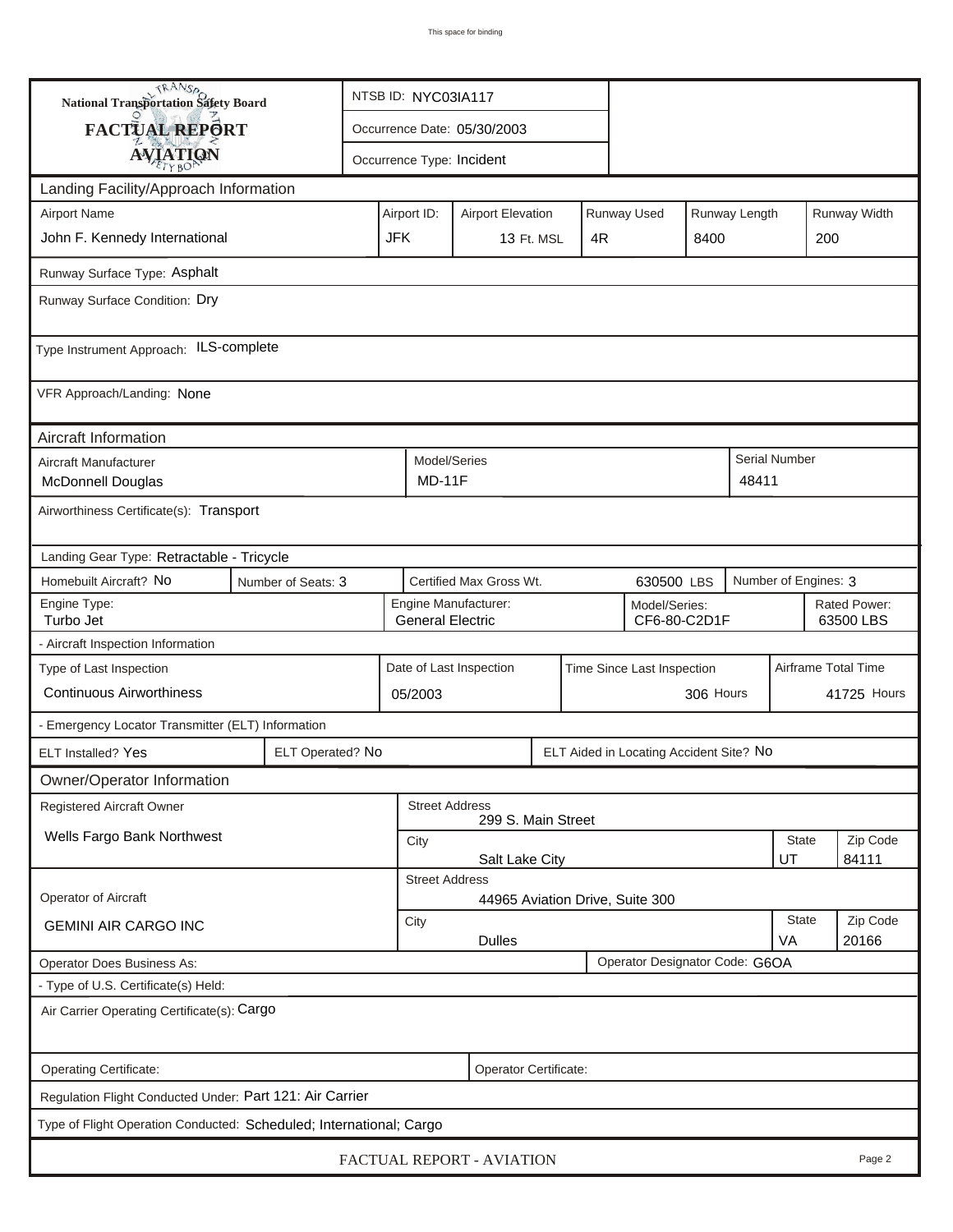|                                                                                                          | <b>National Transportation Safety Board</b>                                                                          |                   |                        |                                       | NTSB ID: NYC03IA117         |       |              |        |                                  |           |                             |                |                   |                     |
|----------------------------------------------------------------------------------------------------------|----------------------------------------------------------------------------------------------------------------------|-------------------|------------------------|---------------------------------------|-----------------------------|-------|--------------|--------|----------------------------------|-----------|-----------------------------|----------------|-------------------|---------------------|
|                                                                                                          | FACTUAL REPORT                                                                                                       |                   |                        |                                       | Occurrence Date: 05/30/2003 |       |              |        |                                  |           |                             |                |                   |                     |
|                                                                                                          | <b>AVIATION</b>                                                                                                      |                   |                        |                                       | Occurrence Type: Incident   |       |              |        |                                  |           |                             |                |                   |                     |
|                                                                                                          |                                                                                                                      |                   |                        |                                       |                             |       |              |        |                                  |           |                             |                |                   |                     |
| Name                                                                                                     | <b>First Pilot Information</b>                                                                                       |                   |                        |                                       |                             | City  |              |        |                                  |           | <b>State</b>                |                | Date of Birth     | Age                 |
|                                                                                                          |                                                                                                                      |                   |                        |                                       |                             |       |              |        |                                  |           | On File                     |                |                   |                     |
| On File                                                                                                  | On File<br>On File                                                                                                   |                   |                        |                                       |                             |       |              |        |                                  |           | 59                          |                |                   |                     |
| Sex: M                                                                                                   | Seat Occupied: Left                                                                                                  |                   |                        | Principal Profession: Civilian Pilot  |                             |       |              |        |                                  |           | Certificate Number: On File |                |                   |                     |
| Certificate(s):                                                                                          |                                                                                                                      | Airline Transport |                        |                                       |                             |       |              |        |                                  |           |                             |                |                   |                     |
| Airplane Rating(s):                                                                                      |                                                                                                                      |                   |                        | Multi-engine Land; Single-engine Land |                             |       |              |        |                                  |           |                             |                |                   |                     |
|                                                                                                          | Rotorcraft/Glider/LTA: None                                                                                          |                   |                        |                                       |                             |       |              |        |                                  |           |                             |                |                   |                     |
|                                                                                                          |                                                                                                                      |                   |                        |                                       |                             |       |              |        |                                  |           |                             |                |                   |                     |
| Instrument Rating(s): Airplane<br>Airplane Multi-engine; Airplane Single-engine<br>Instructor Rating(s): |                                                                                                                      |                   |                        |                                       |                             |       |              |        |                                  |           |                             |                |                   |                     |
|                                                                                                          | Type Rating/Endorsement for Accident/Incident Aircraft? Yes<br>Current Biennial Flight Review? 04/2003               |                   |                        |                                       |                             |       |              |        |                                  |           |                             |                |                   |                     |
|                                                                                                          | Medical Cert.: Class 1<br>Medical Cert. Status: Valid Medical--w/ waivers/lim.<br>Date of Last Medical Exam: 03/2003 |                   |                        |                                       |                             |       |              |        |                                  |           |                             |                |                   |                     |
|                                                                                                          |                                                                                                                      |                   |                        |                                       |                             |       |              |        |                                  |           |                             |                |                   |                     |
| - Flight Time Matrix                                                                                     |                                                                                                                      | All A/C           | This Make<br>and Model | Airplane<br>Single Engine             | Airplane<br>Mult-Engine     | Night |              | Actual | Instrument                       | Simulated | Rotorcraft                  |                | Glider            | Lighter<br>Than Air |
| <b>Total Time</b>                                                                                        |                                                                                                                      | 7000              | 1000                   |                                       |                             |       |              |        |                                  |           |                             |                |                   |                     |
|                                                                                                          | Pilot In Command(PIC)                                                                                                | 5500              |                        |                                       |                             |       |              |        |                                  |           |                             |                |                   |                     |
| Instructor                                                                                               |                                                                                                                      |                   |                        |                                       |                             |       |              |        |                                  |           |                             |                |                   |                     |
| Last 90 Days                                                                                             |                                                                                                                      | 103               | 103                    |                                       |                             |       |              |        |                                  |           |                             |                |                   |                     |
| Last 30 Days                                                                                             |                                                                                                                      | 42                | 42                     |                                       |                             |       |              |        |                                  |           |                             |                |                   |                     |
| Last 24 Hours                                                                                            |                                                                                                                      | 0                 | 0                      |                                       |                             |       |              |        |                                  |           |                             |                |                   |                     |
|                                                                                                          | Seatbelt Used? Yes                                                                                                   |                   |                        | Shoulder Harness Used? Yes            |                             |       |              |        | <b>Toxicology Performed? Yes</b> |           |                             |                | Second Pilot? Yes |                     |
|                                                                                                          |                                                                                                                      |                   |                        |                                       |                             |       |              |        |                                  |           |                             |                |                   |                     |
|                                                                                                          | Flight Plan/Itinerary                                                                                                |                   |                        |                                       |                             |       |              |        |                                  |           |                             |                |                   |                     |
|                                                                                                          | Type of Flight Plan Filed: IFR                                                                                       |                   |                        |                                       |                             |       |              |        |                                  |           |                             |                |                   |                     |
| Departure Point                                                                                          |                                                                                                                      |                   |                        |                                       |                             |       | <b>State</b> |        | Airport Identifier               |           |                             | Departure Time |                   | Time Zone           |
| <b>Brussels</b>                                                                                          | <b>EDT</b><br><b>EBBR</b><br>2127                                                                                    |                   |                        |                                       |                             |       |              |        |                                  |           |                             |                |                   |                     |
| Destination                                                                                              |                                                                                                                      |                   |                        |                                       |                             |       | <b>State</b> |        | Airport Identifier               |           |                             |                |                   |                     |
| Jamaica                                                                                                  |                                                                                                                      |                   |                        |                                       |                             |       | <b>NY</b>    |        | <b>KJFK</b>                      |           |                             |                |                   |                     |
|                                                                                                          | Type of Clearance: IFR                                                                                               |                   |                        |                                       |                             |       |              |        |                                  |           |                             |                |                   |                     |
| Type of Airspace:                                                                                        | Class B                                                                                                              |                   |                        |                                       |                             |       |              |        |                                  |           |                             |                |                   |                     |
|                                                                                                          | <b>Weather Information</b>                                                                                           |                   |                        |                                       |                             |       |              |        |                                  |           |                             |                |                   |                     |
| Source of Briefing:                                                                                      | Company                                                                                                              |                   |                        |                                       |                             |       |              |        |                                  |           |                             |                |                   |                     |
|                                                                                                          | Method of Briefing: In Person                                                                                        |                   |                        |                                       |                             |       |              |        |                                  |           |                             |                |                   |                     |
|                                                                                                          |                                                                                                                      |                   |                        | FACTUAL REPORT - AVIATION             |                             |       |              |        |                                  |           |                             |                |                   | Page 3              |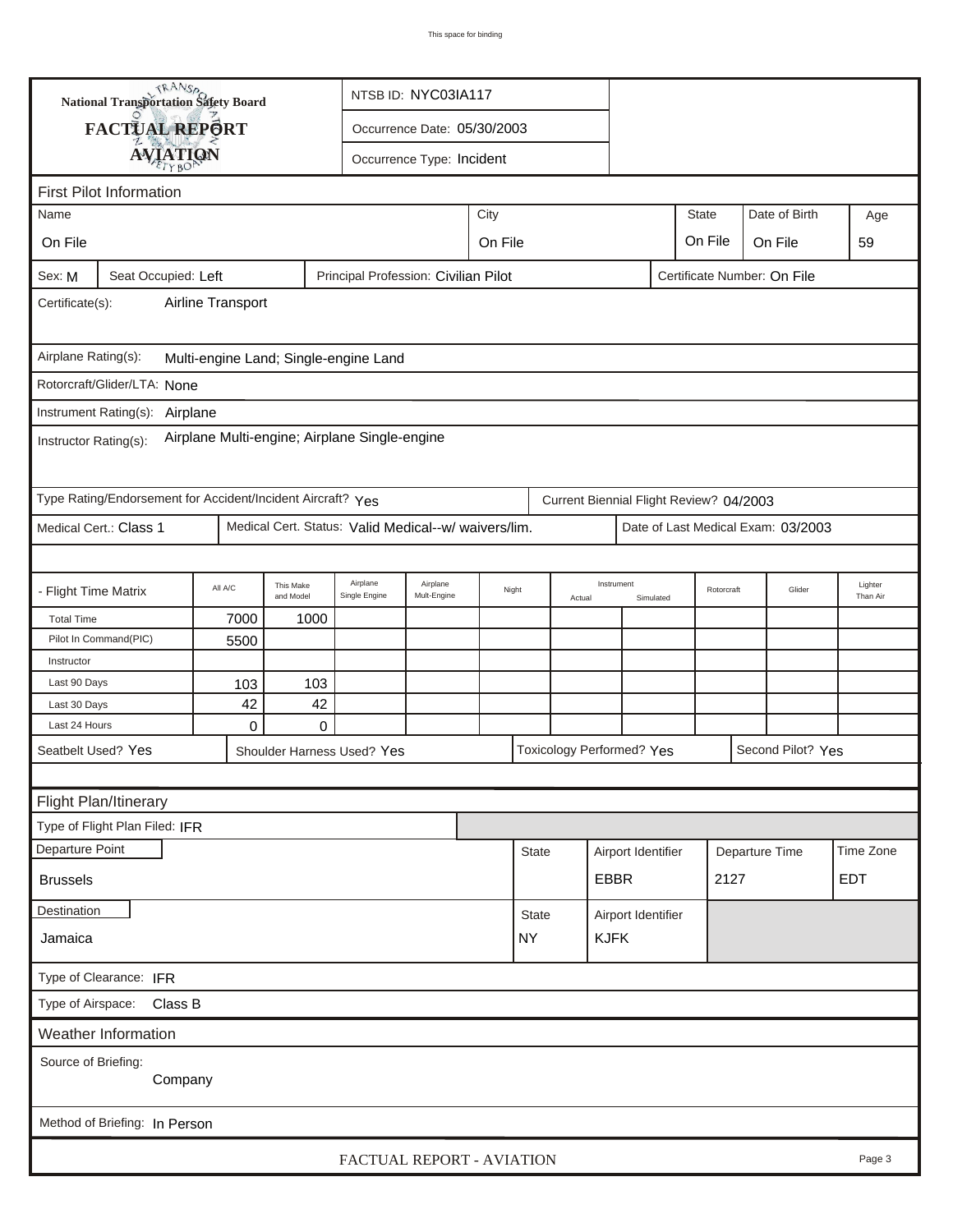| FACTUAL REPORT<br>Occurrence Date: 05/30/2003<br><b>AVIATION</b><br>Occurrence Type: Incident<br>Weather Information<br>WOF ID<br>Time Zone<br><b>Observation Time</b><br><b>WOF Elevation</b><br>WOF Distance From Accident Site<br>Direction From Accident Site<br>0451<br><b>EDT</b><br>Deg. Mag.<br><b>JFK</b><br>13 Ft. MSL<br><b>NM</b><br>Sky/Lowest Cloud Condition:<br>Ft. AGL<br>Condition of Light: Night<br>12000 Ft. AGL<br>$\overline{7}$<br>29.56<br>Lowest Ceiling: Broken<br>Visibility:<br><b>SM</b><br>Altimeter:<br>$14^{\circ}$ C<br>Dew Point:<br>24 $^{\circ}$ C<br>Wind Direction: 230<br>Temperature:<br>Density Altitude:<br>Weather Condtions at Accident Site: Visual Conditions<br>Wind Speed: 4<br>Gusts:<br>Visibility (RVR):<br>Ft.<br>Visibility (RVV)<br>SM<br>Intensity of Precipitation:<br>Restrictions to Visibility: None<br>None<br>Type of Precipitation:<br>Accident Information<br>Aircraft Damage: Minor<br>Aircraft Fire: None<br>Aircraft Explosion None<br>Classification: U.S. Registered/U.S. Soil<br>- Injury Summary Matrix<br><b>TOTAL</b><br>Fatal<br>Serious<br>Minor<br>None<br><b>First Pilot</b><br>1<br>Second Pilot<br>1<br><b>Student Pilot</b><br>Flight Instructor<br>Check Pilot<br><b>Flight Engineer</b><br>Cabin Attendants<br>Other Crew<br>1<br>Passengers<br>- TOTAL ABOARD -<br>$\overline{3}$<br>3 | <b>National Transportation Safety Board</b> | NTSB ID: NYC03IA117       |  |  |  |  |  |  |        |
|---------------------------------------------------------------------------------------------------------------------------------------------------------------------------------------------------------------------------------------------------------------------------------------------------------------------------------------------------------------------------------------------------------------------------------------------------------------------------------------------------------------------------------------------------------------------------------------------------------------------------------------------------------------------------------------------------------------------------------------------------------------------------------------------------------------------------------------------------------------------------------------------------------------------------------------------------------------------------------------------------------------------------------------------------------------------------------------------------------------------------------------------------------------------------------------------------------------------------------------------------------------------------------------------------------------------------------------------------------------------------|---------------------------------------------|---------------------------|--|--|--|--|--|--|--------|
|                                                                                                                                                                                                                                                                                                                                                                                                                                                                                                                                                                                                                                                                                                                                                                                                                                                                                                                                                                                                                                                                                                                                                                                                                                                                                                                                                                           |                                             |                           |  |  |  |  |  |  |        |
|                                                                                                                                                                                                                                                                                                                                                                                                                                                                                                                                                                                                                                                                                                                                                                                                                                                                                                                                                                                                                                                                                                                                                                                                                                                                                                                                                                           |                                             |                           |  |  |  |  |  |  |        |
|                                                                                                                                                                                                                                                                                                                                                                                                                                                                                                                                                                                                                                                                                                                                                                                                                                                                                                                                                                                                                                                                                                                                                                                                                                                                                                                                                                           |                                             |                           |  |  |  |  |  |  |        |
|                                                                                                                                                                                                                                                                                                                                                                                                                                                                                                                                                                                                                                                                                                                                                                                                                                                                                                                                                                                                                                                                                                                                                                                                                                                                                                                                                                           |                                             |                           |  |  |  |  |  |  |        |
|                                                                                                                                                                                                                                                                                                                                                                                                                                                                                                                                                                                                                                                                                                                                                                                                                                                                                                                                                                                                                                                                                                                                                                                                                                                                                                                                                                           |                                             |                           |  |  |  |  |  |  |        |
|                                                                                                                                                                                                                                                                                                                                                                                                                                                                                                                                                                                                                                                                                                                                                                                                                                                                                                                                                                                                                                                                                                                                                                                                                                                                                                                                                                           |                                             |                           |  |  |  |  |  |  |        |
|                                                                                                                                                                                                                                                                                                                                                                                                                                                                                                                                                                                                                                                                                                                                                                                                                                                                                                                                                                                                                                                                                                                                                                                                                                                                                                                                                                           |                                             |                           |  |  |  |  |  |  |        |
|                                                                                                                                                                                                                                                                                                                                                                                                                                                                                                                                                                                                                                                                                                                                                                                                                                                                                                                                                                                                                                                                                                                                                                                                                                                                                                                                                                           |                                             |                           |  |  |  |  |  |  | "Hg    |
|                                                                                                                                                                                                                                                                                                                                                                                                                                                                                                                                                                                                                                                                                                                                                                                                                                                                                                                                                                                                                                                                                                                                                                                                                                                                                                                                                                           |                                             |                           |  |  |  |  |  |  | Ft.    |
|                                                                                                                                                                                                                                                                                                                                                                                                                                                                                                                                                                                                                                                                                                                                                                                                                                                                                                                                                                                                                                                                                                                                                                                                                                                                                                                                                                           |                                             |                           |  |  |  |  |  |  |        |
|                                                                                                                                                                                                                                                                                                                                                                                                                                                                                                                                                                                                                                                                                                                                                                                                                                                                                                                                                                                                                                                                                                                                                                                                                                                                                                                                                                           |                                             |                           |  |  |  |  |  |  |        |
|                                                                                                                                                                                                                                                                                                                                                                                                                                                                                                                                                                                                                                                                                                                                                                                                                                                                                                                                                                                                                                                                                                                                                                                                                                                                                                                                                                           |                                             |                           |  |  |  |  |  |  |        |
|                                                                                                                                                                                                                                                                                                                                                                                                                                                                                                                                                                                                                                                                                                                                                                                                                                                                                                                                                                                                                                                                                                                                                                                                                                                                                                                                                                           |                                             |                           |  |  |  |  |  |  |        |
|                                                                                                                                                                                                                                                                                                                                                                                                                                                                                                                                                                                                                                                                                                                                                                                                                                                                                                                                                                                                                                                                                                                                                                                                                                                                                                                                                                           |                                             |                           |  |  |  |  |  |  |        |
|                                                                                                                                                                                                                                                                                                                                                                                                                                                                                                                                                                                                                                                                                                                                                                                                                                                                                                                                                                                                                                                                                                                                                                                                                                                                                                                                                                           |                                             |                           |  |  |  |  |  |  |        |
|                                                                                                                                                                                                                                                                                                                                                                                                                                                                                                                                                                                                                                                                                                                                                                                                                                                                                                                                                                                                                                                                                                                                                                                                                                                                                                                                                                           |                                             |                           |  |  |  |  |  |  |        |
|                                                                                                                                                                                                                                                                                                                                                                                                                                                                                                                                                                                                                                                                                                                                                                                                                                                                                                                                                                                                                                                                                                                                                                                                                                                                                                                                                                           |                                             |                           |  |  |  |  |  |  |        |
|                                                                                                                                                                                                                                                                                                                                                                                                                                                                                                                                                                                                                                                                                                                                                                                                                                                                                                                                                                                                                                                                                                                                                                                                                                                                                                                                                                           |                                             |                           |  |  |  |  |  |  |        |
|                                                                                                                                                                                                                                                                                                                                                                                                                                                                                                                                                                                                                                                                                                                                                                                                                                                                                                                                                                                                                                                                                                                                                                                                                                                                                                                                                                           |                                             |                           |  |  |  |  |  |  |        |
|                                                                                                                                                                                                                                                                                                                                                                                                                                                                                                                                                                                                                                                                                                                                                                                                                                                                                                                                                                                                                                                                                                                                                                                                                                                                                                                                                                           |                                             |                           |  |  |  |  |  |  |        |
|                                                                                                                                                                                                                                                                                                                                                                                                                                                                                                                                                                                                                                                                                                                                                                                                                                                                                                                                                                                                                                                                                                                                                                                                                                                                                                                                                                           |                                             |                           |  |  |  |  |  |  |        |
|                                                                                                                                                                                                                                                                                                                                                                                                                                                                                                                                                                                                                                                                                                                                                                                                                                                                                                                                                                                                                                                                                                                                                                                                                                                                                                                                                                           |                                             |                           |  |  |  |  |  |  |        |
|                                                                                                                                                                                                                                                                                                                                                                                                                                                                                                                                                                                                                                                                                                                                                                                                                                                                                                                                                                                                                                                                                                                                                                                                                                                                                                                                                                           |                                             |                           |  |  |  |  |  |  |        |
|                                                                                                                                                                                                                                                                                                                                                                                                                                                                                                                                                                                                                                                                                                                                                                                                                                                                                                                                                                                                                                                                                                                                                                                                                                                                                                                                                                           |                                             |                           |  |  |  |  |  |  |        |
|                                                                                                                                                                                                                                                                                                                                                                                                                                                                                                                                                                                                                                                                                                                                                                                                                                                                                                                                                                                                                                                                                                                                                                                                                                                                                                                                                                           |                                             |                           |  |  |  |  |  |  |        |
|                                                                                                                                                                                                                                                                                                                                                                                                                                                                                                                                                                                                                                                                                                                                                                                                                                                                                                                                                                                                                                                                                                                                                                                                                                                                                                                                                                           |                                             |                           |  |  |  |  |  |  |        |
|                                                                                                                                                                                                                                                                                                                                                                                                                                                                                                                                                                                                                                                                                                                                                                                                                                                                                                                                                                                                                                                                                                                                                                                                                                                                                                                                                                           |                                             |                           |  |  |  |  |  |  |        |
| Other Ground<br>- GRAND TOTAL -<br>3<br>3                                                                                                                                                                                                                                                                                                                                                                                                                                                                                                                                                                                                                                                                                                                                                                                                                                                                                                                                                                                                                                                                                                                                                                                                                                                                                                                                 |                                             |                           |  |  |  |  |  |  |        |
|                                                                                                                                                                                                                                                                                                                                                                                                                                                                                                                                                                                                                                                                                                                                                                                                                                                                                                                                                                                                                                                                                                                                                                                                                                                                                                                                                                           |                                             | FACTUAL REPORT - AVIATION |  |  |  |  |  |  | Page 4 |